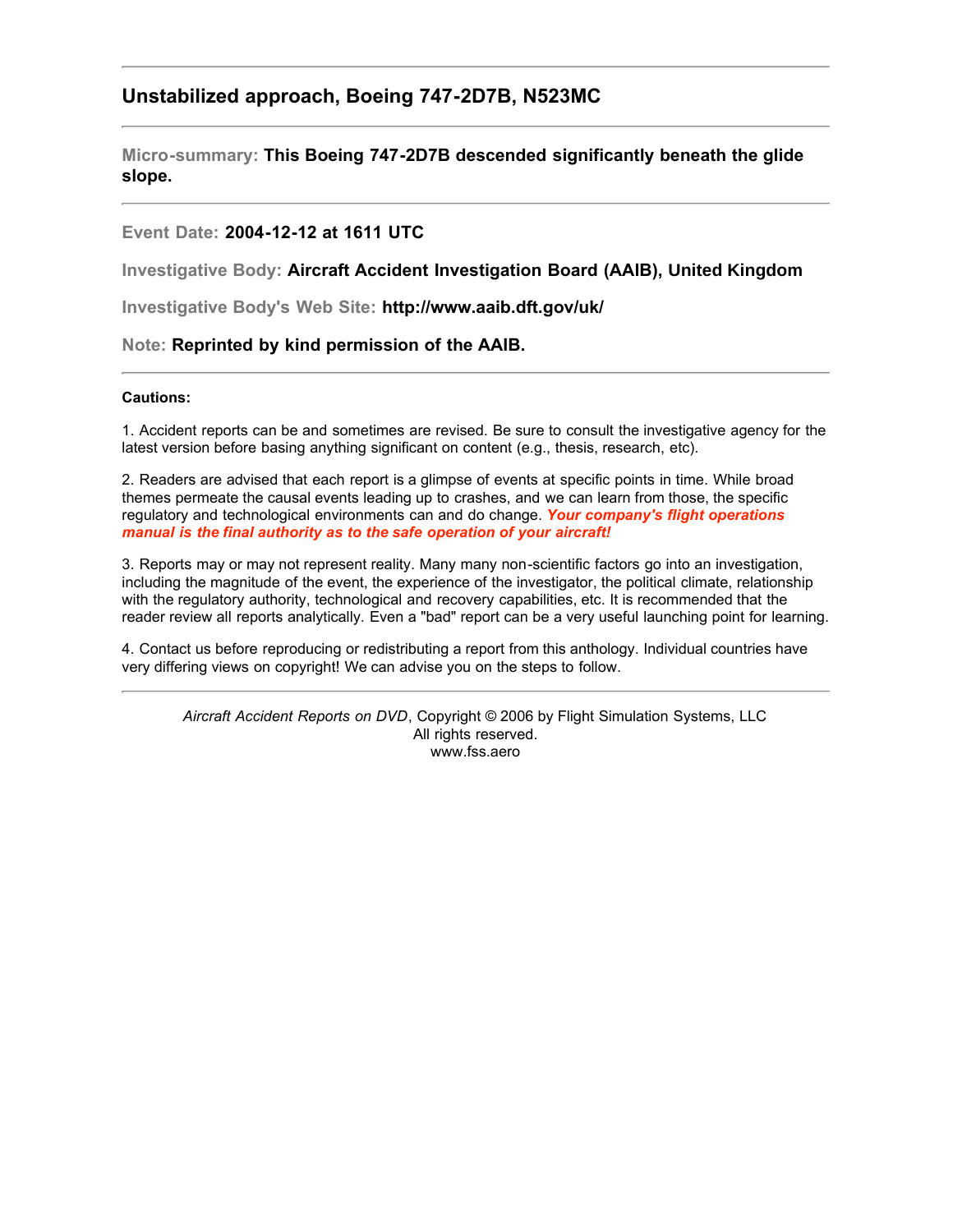**AAIB Bulletin No: 7/2005 Ref: EW/C2004/12/03 Category: 1.1** 

# **INCIDENT**

| 4 General Electric CF6-50 turbofan engines                                                                      |  |
|-----------------------------------------------------------------------------------------------------------------|--|
|                                                                                                                 |  |
|                                                                                                                 |  |
| On approach to Runway 05 at London Stansted Airport, Essex                                                      |  |
|                                                                                                                 |  |
|                                                                                                                 |  |
|                                                                                                                 |  |
|                                                                                                                 |  |
|                                                                                                                 |  |
|                                                                                                                 |  |
| Approximately 14,000 hours (of which 6,000 were on type)<br>Last 90 days - 196 hours<br>Last 28 days - 66 hours |  |
| AAIB Field Investigation and operating company report                                                           |  |
|                                                                                                                 |  |

### **Synopsis**

The incident occurred when the crew became involved with an apparent unserviceability, which resulted in no-one in the cockpit monitoring the flight path of the aircraft during an ILS approach. The aircraft broke cloud at 900 feet amsl just over 6 nm from the threshold. The commander then disconnected the autopilots and manually flew the aircraft to acquire the proper glideslope. Subsequent to the incident, the crew did not report the incident to the airport authority nor to their company. The incident and subsequent lack of proper reporting procedures by the crew indicated a serious breakdown in crew effectiveness.

# **History of the flight**

The aircraft, with three crew members on board, departed Chicago International Airport at 0909 hrs for a flight to London Stansted International Airport. Departure had been delayed more than three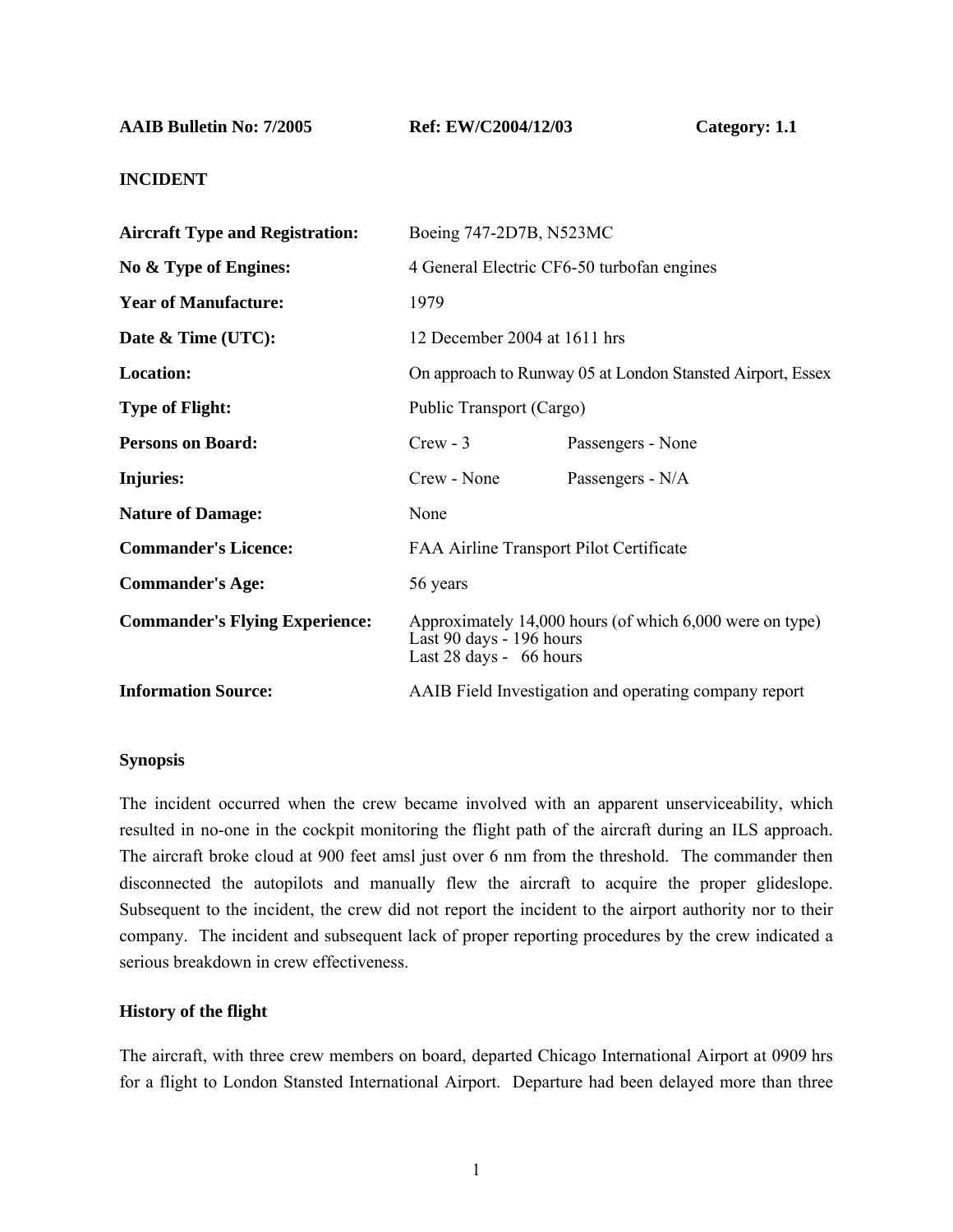hours due to loading problems. There were some minor unserviceabilities noted in the Technical Log but the crew considered that the aircraft was fully serviceable during the transit.

As the handling pilot in the left cockpit seat, the commander briefed for a practice Category II approach and automatic landing on Runway 05 at Stansted. By 1600 hrs, the aircraft was at Flight Level 75 and overhead Barkway (BKY) VOR/DME. Then, following instructions from Essex Radar on frequency 126.95 MHz, the commander established the aircraft on a heading of 050ºM from BKY and commenced a descent to 6,000 feet on the QNH of 1027 mb; he was controlling the aircraft with autopilot 'A' selected. Over the next few minutes, the aircraft was given further instructions by ATC and, by 1605 hrs it was at 3,000 feet amsl and heading 180ºM. Then, at 1607 hrs, the ATC controller apologised for a late turn and instructed the aircraft to turn left onto 020ºM and to report established on the ILS. While the aircraft was still in the turn, the controller cleared the aircraft to "DESCEND TO 2,000 FEET AND FURTHER WITH THE ILS"; this instruction was correctly acknowledged by the crew of N523MC. At 1609 hrs, the crew reported that they were "ESTABLISHED ON LOCALISER FOR 5". The controller again apologised for the late turn, cleared the aircraft to descend on the ILS and instructed the crew to call 'Stansted Tower' on frequency 123.8 MHz. After acknowledging this instruction, the crew then checked in with 'Stansted Tower' and reported "ON ILS 5". The controller acknowledged with "CONTINUE AS NUMBER ONE WITH ONE AIRCRAFT DEPARTING AHEAD". At 1610 hrs, the controller cleared the aircraft to land. After landing, N523MC cleared the runway using the normal rapid exit taxiway.

Within the aircraft, the commander had configured with Flap 20 and with the gear still retracted for the descent from 3,000 to 2,000 feet amsl. By this time, both autopilots had been selected. During the descent, the co-pilot noted 'flags' on his instruments indicating that the localiser and glideslope were not being received. The commander had indications from his instruments that they were established on the localiser and all three crew members then discussed the problem and attempted to identify the cause. Shortly afterwards the aircraft broke cloud at approximately 900 feet amsl. With the ground and PAPIs in visual contact, the commander immediately disconnected the autopilots and levelled the aircraft. He maintained the aircraft on the localiser and entered a gentle climb to intercept the normal glideslope from below. The crew completed the normal pre-landing checks and made an uneventful landing.

After shutdown, entries were made in the aircraft's Technical Log. These included a statement that the autoland was unsuccessful and that the co-pilot's 'G/S and LOC' flags were in view until 800 feet on the approach. Ground engineers carried out a BITE check in accordance with the maintenance manual but were unable to replicate the fault. The aircraft was cleared for flight with a request for airborne reports on the next sector.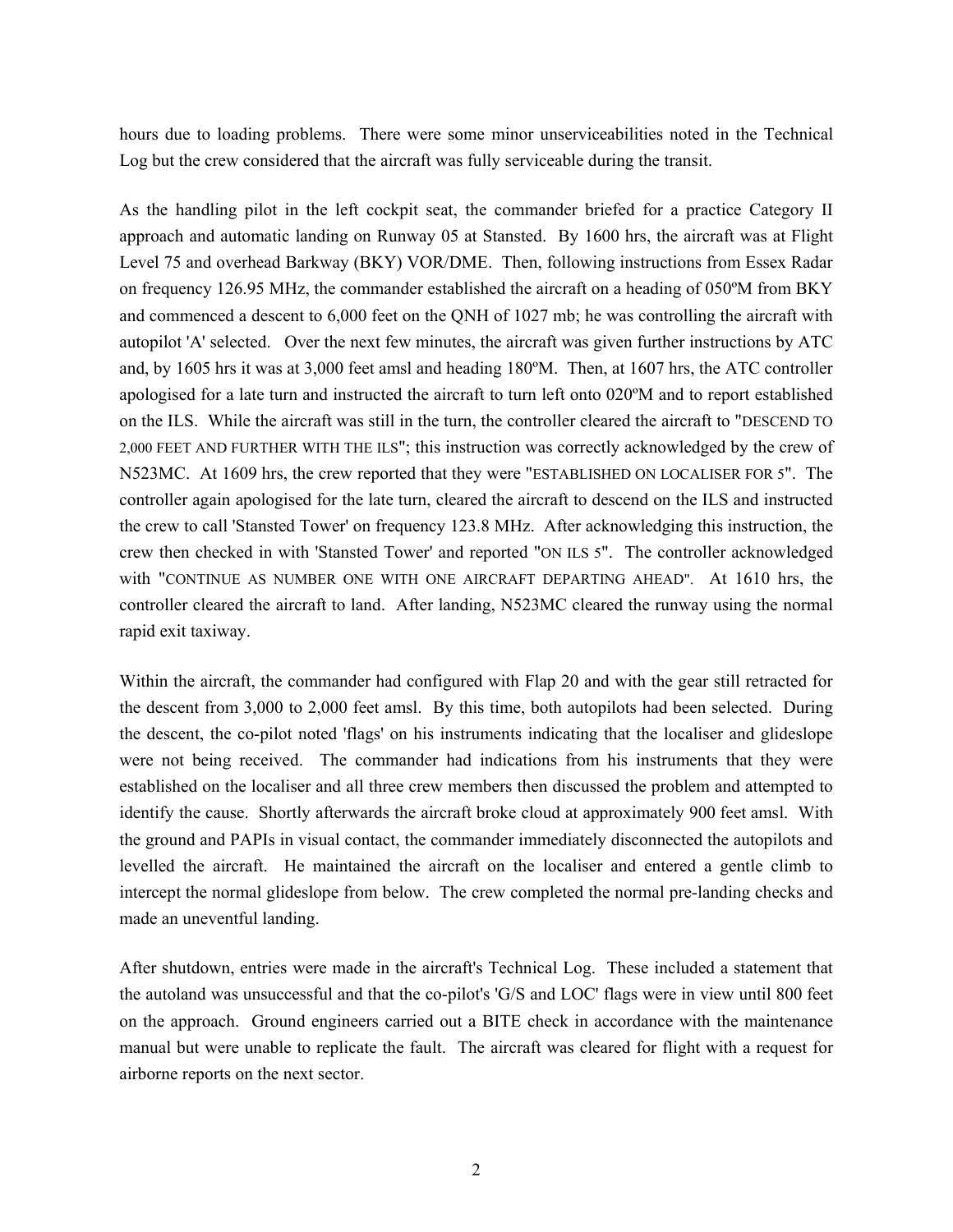The commander did not submit any reports about the incident. The co-pilot reported the incident using both the confidential 'National Aeronautics and Space Administration (NASA) Aviation Safety Reporting System' and the confidential 'Aviation Safety Action Program (ASAP)'. The flight engineer submitted a 'NASA' report. The airport authority had no indication of the occurrence until a number of noise complaints resulted in an examination of the radar recording. Subsequently, the AAIB were advised of the incident by the airport authority on 15 December and initiated an investigation the same day. The aircraft operating company also initiated an internal inquiry, in collaboration with the Federal Aviation Administration (FAA) and the National Transportation Safety Board (NTSB), and provided full support to the AAIB investigation.

## **Weather information**

The Terminal Aerodrome Forecast (TAF) at Stansted on 12 December from 1300 to 2200 hrs indicated the following conditions: Surface wind 100º/08 kt, visibility 8,000 metres and cloud broken at 600 feet agl; temporarily throughout the period visibility could reduce to 4,000 metres and the broken cloud base could reduce to 400 feet agl; there was also a 40% chance of a temporary reduction between 1800 and 2200 hrs of 400 metres visibility in fog and a cloud base of less than 100 feet agl.

The actual weather at Stansted at 1550 hrs was as follows: Surface wind 100º/9 kt, visibility of 8,000 metres, cloud scattered at 700 feet agl and broken at 900 feet agl. At 1620 hrs, the surface wind was reported as 100º/8 kt, the visibility was 8,000 metres, cloud was scattered at 800 feet agl and broken at 900 feet agl. The QNH was steady at 1027 Mb.

## **ATC information**

Examination of the ATC radio recordings show that all appropriate clearances were correctly acknowledged and there was no indication of any confusion between the controllers and crew.

The 'Tower' controller at Stansted had both landing and departing aircraft on frequency. On initial check-in by the crew of N523MC, she recalled that she looked at the aircraft label on her radar display and noted the displayed altitude as not being unusual; thereafter, she could not recall looking at the altitude information. As a 'Tower' controller, her priorities were visually to monitor the movement of departing and landing aircraft. She obtained visual contact with N523MC at about 3 nm from touchdown.

Stansted Tower, in common with other UK major airports is equipped with an Approach Monitoring Aid (AMA). This system monitors the lateral position of aircraft on approach relative to the runway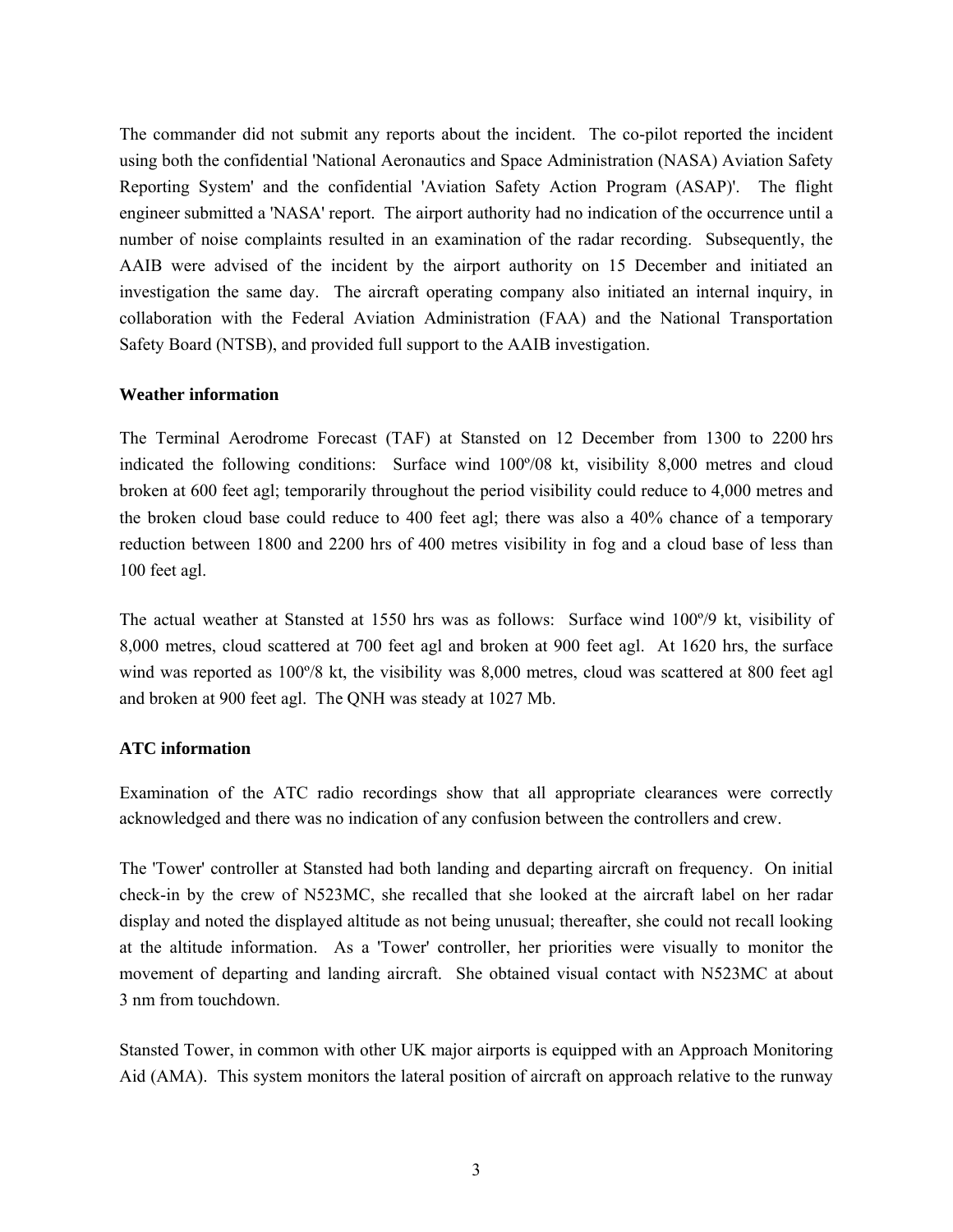centre-line and activates audible and visual alarms if the aircraft goes outside certain parameters within a range of 4 nm from touchdown. The system does not monitor vertical deviation.

Controllers at Essex Radar have an instruction within the Manual of Air Traffic Services (MATS) Part 2 to monitor the altitude of aircraft on approach to Stansted Airport after they have been transferred to 'Tower'. The controller omitted to do so in the incident involving N523MC; at the time, he assessed his work load as low to medium.

The crew of N523MC were using current Jeppesen approach charts. The relevant approach chart for Runway 05 shows the Final Approach Fix at 6.6 DME, based on the ILS, at an altitude of 2,500 feet amsl; the runway elevation is 324 feet. Enquiries with Stansted controllers indicate that it is not unusual for aircraft to be vectored towards the ILS at 2,000 feet amsl.

## **Recorded information**

Due to the late notification of the incident, both the Cockpit Voice Recorder (CVR) and the Flight Data Recorder (FDR) had overrun and so no relevant information was available.

The radar recording, based on Stansted Radar was evaluated by the AAIB. This indicated that the descent from 3,000 feet amsl was at an average descent angle of 5.4º. The rate of descent was fairly constant at 1,570 feet per minute until the level off at approximately 900 feet amsl; Stansted Airfield elevation is 348 feet amsl. Figure 1 shows the recorded descent path of the aircraft relative to the normal glideslope together with the range from touchdown and the ground elevation.

### **Ground Proximity Warning System (GPWS) evaluation**

The aircraft was equipped with a Honeywell Mk VII GPWS. The crew reported that the GPWS had not activated during the incident. The crew actions effectively pre-empted any GPWS warning. An evaluation by the AAIB indicated that, if the crew had not taken remedial action, the first warning (Mode 4 alert: "Too Low Gear") by the GPWS would have activated within a further 6 to 10 seconds.

## **Crew information**

When the operating company initially became aware of the incident, the commander was immediately recalled to the USA. The other two crew members continued one further sector under the command of a company check pilot but, once the serious nature of the incident was realised, they were also recalled to the USA. All three crew members were individually interviewed on 20 December 2004. The interviews revealed the following information: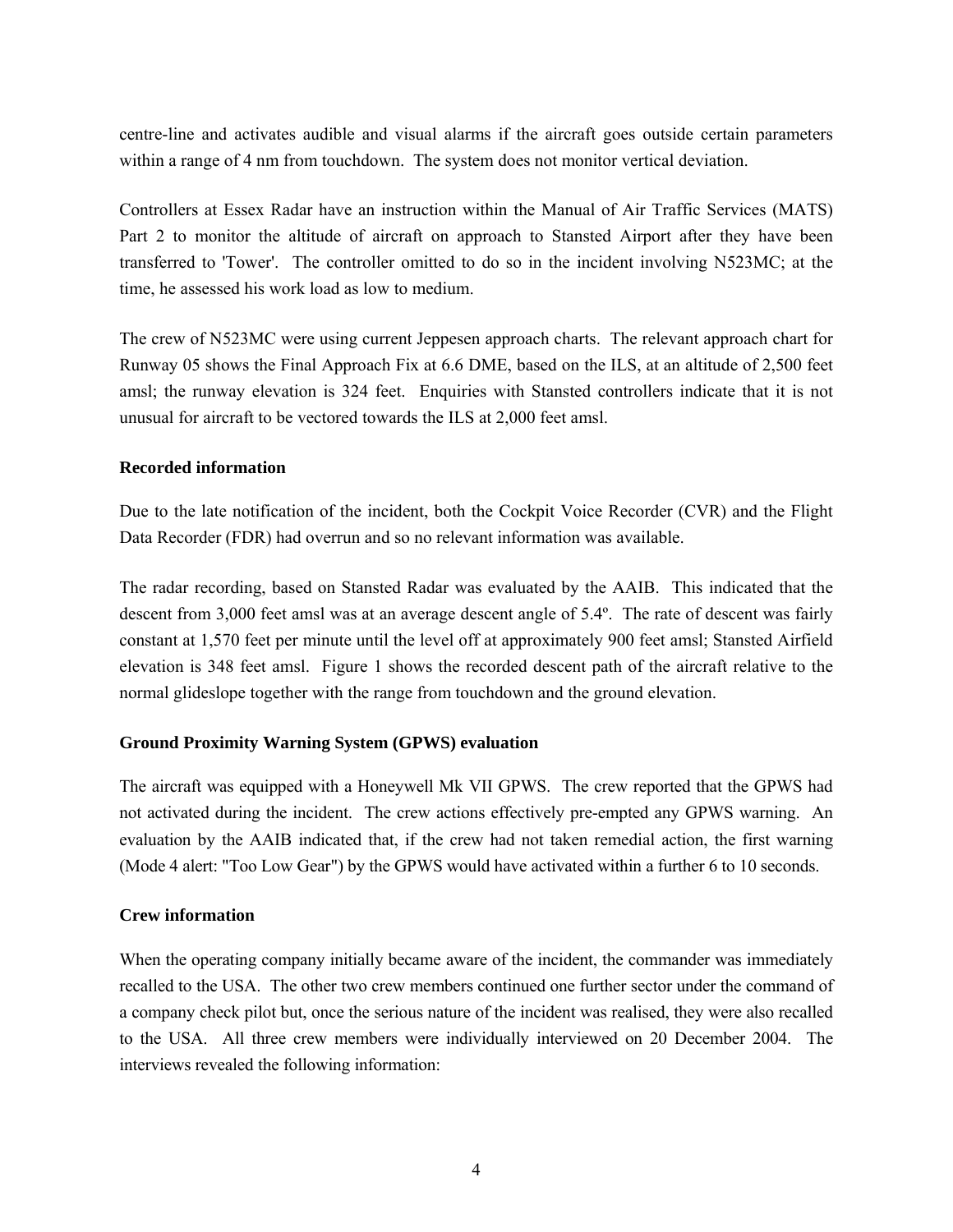- 1. Both the commander and flight engineer had been off-duty for six and five days respectively before positioning to Chicago on 11 December, arriving at 1611 hrs. The co-pilot had been on simulator duties on 10 December and positioned to Chicago on 11 December, arriving there at 1859 hrs. On 12 December 2004, the crew were woken at 0330 hrs (2130 hrs local) for an on-duty time of 0430 hrs based on a planned departure of 0600 hrs.
- 2. Pre-flight checks were normal including a successful check of the GPWS and its associated radar altimeter.
- 3. An aircraft requirement for a Category II autoland evaluation was due shortly and the commander decided to carry one out at Stansted. The crew agreed that some briefing was completed but that individual crew duties were not reviewed. The radar altimeters were 'bugged' at 107 feet. ATC were not informed of the intention to complete an autoland.
- 4. The flight engineer was facing forward during the approach and the ILS was correctly identified.
- 5. The crew could not all positively recall that the aircraft was cleared to 2,000 feet during the final turn. The commander stated that he had selected 500 feet per minute vertical speed for this descent and had selected the cleared altitude on the Mode Control Panel (MCP).
- 6. The commander thought that the standard company calls had been made regarding the localiser interception and altitude checks. The co-pilot had no recollection of any altitude calls being made and the flight engineer could not be certain either way. The crew considered that the localiser capture was smooth.
- 7. The commander and co-pilot confirmed that both autopilots were engaged and that 'LAND' was selected. No-one recalled hearing any altitude alert sound after the descent from 3,000 feet.
- 8. All three crew members recalled seeing warning flags on the co-pilot's instruments when the aircraft was established on the localiser and between 3,000 and 2,500 feet. During the crew interviews, there were some differences in recollection as to which flags were in view.
- 9. All three crew members confirmed that they were all involved in troubleshooting the problem.
- 10. The commander stated that he disconnected both auto-pilots, added power and levelled off immediately he became visual with the ground at about 900 feet altitude.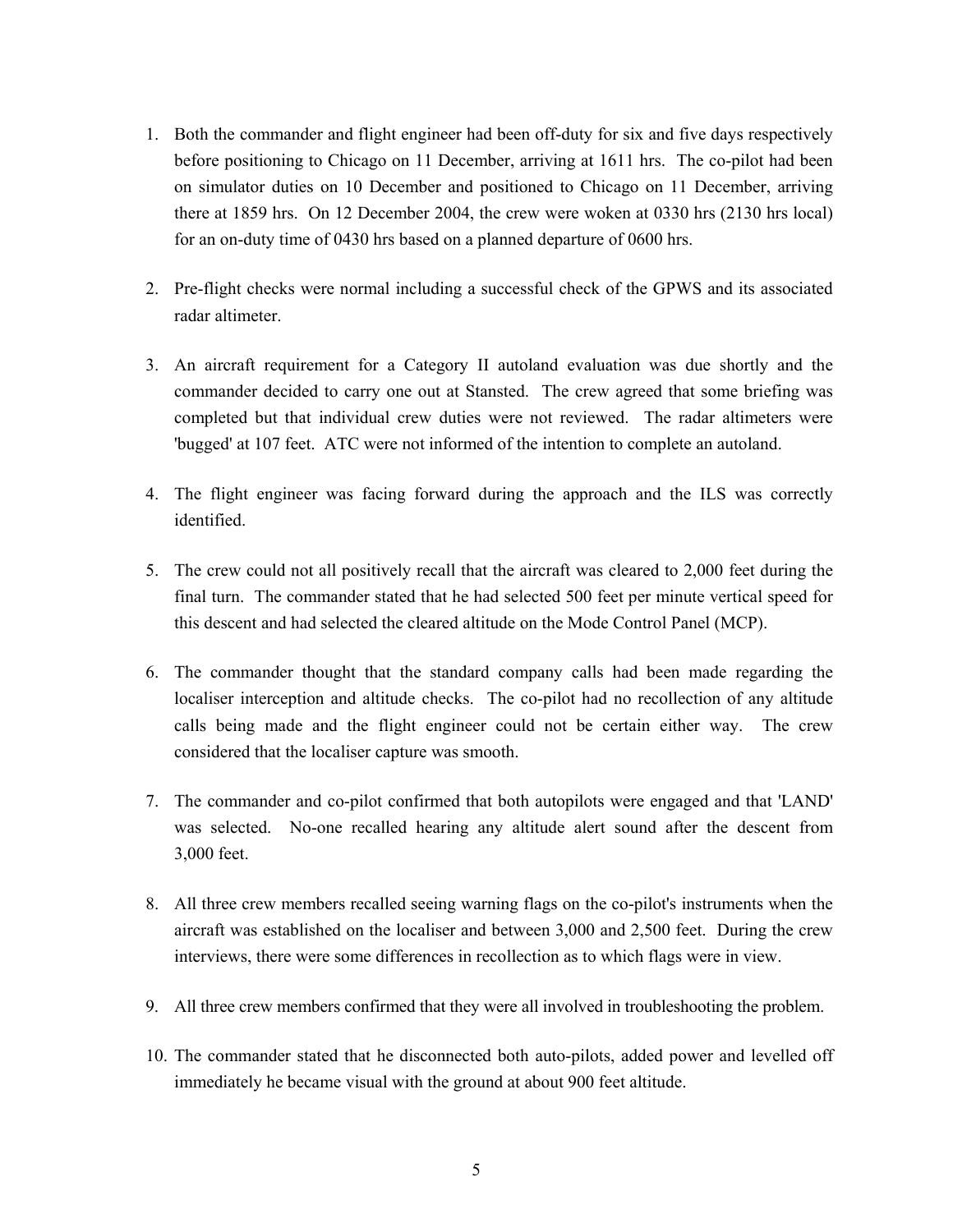- 11. The aircraft was configured with Flap 20, but with gear still retracted, at localiser capture and the configuration was unchanged at the time the commander levelled the aircraft below cloud.
- 12. When level, the commander was visual with the runway PAPIs and felt comfortable continuing with the approach. He was also reluctant to re-enter cloud because of the flag indications. All crew members considered that they subsequently remained visual with the runway although the aircraft may have climbed slightly.
- 13. At about 3 nm range, the ILS glideslope was captured and the 'G/S' and 'LOC' flags on the co-pilot's instruments retracted at about 800 feet altitude.
- 14. The gear was selected down and landing checks completed at between 3 and 5 nm range from touchdown.
- 15. The subsequent landing was uneventful.
- 16. During the last 10 minutes of flight, all crew members considered that the atmosphere on the flight deck was normal although the commander considered that he was tired.
- 17. The commander completed the Technical Log after landing and wrote that the autoland was unsuccessful and that the co-pilot's 'G/S' and 'LOC' flags were visible until 800 feet altitude.

# **Company information**

The company operates 10 'classic' Boeing 747s (models earlier than the 747-400). Within this total, there are differences in equipment and therefore operating procedures; these differences are detailed in the company Flight Hand Book (FHB) 20.06.1. Because of this variety, it is a company requirement for the commander to brief the crew on the differences prior to the first of any series of flights. The crew could not recall completing this briefing before the flight from Chicago. However, one of the company simulators is based on the same standard as N523MC and all the crew members had completed their most recent simulator flights on that model. The crew was also required to operate in accordance with the company Flight Operations Manual (FOM). The following is a selection of relevant instructions and information from the FHB and FOM:

- 1. '*The priority is to fly the aircraft when an emergency or abnormal condition arises.*' Reference FHB 3.01.2.
- 2. *'A stabilised approach must be established before descending below 1,000 feet above the airport touchdown zone elevation (TDZE) during an instrument approach or*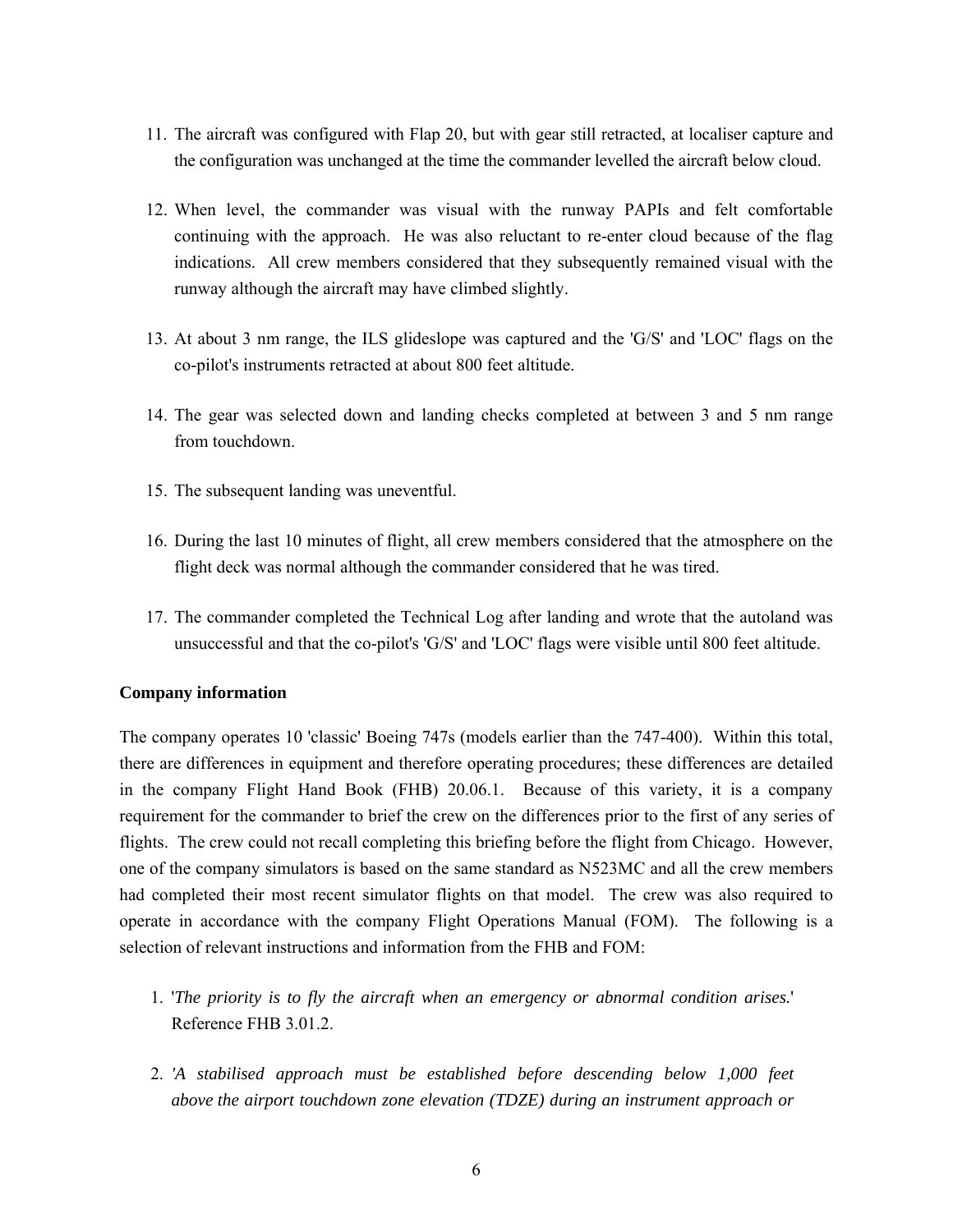*a go-around is required. A stabilised approach is defined as being in an approved landing configuration, on the proper flight path, at approach speed with engines spooled-up*.' Reference FOM 6.8.4 and FHB 2.19.3.

- 3. The standard call outs and commands are detailed in FHB 2.01.1 through to FHB 2.01.4.
- 4. *'For a Category II autoland, both ILS Glideslope and Localiser must be operating.'* Reference FHB 4.01.7.
- 5. *'Below 800 feet above TDZE, any failure requires an immediate go-around.'* Reference FHB 2.19.19.
- 6. On N523MC, the Altitude Mode switch will trip to 'OFF' as the glideslope is captured when in 'ILS' or 'Land' mode. Reference FHB 22.01.06.
- 7. Flight Crew Reports are required to be submitted if there has been a '*significant*  deviation from normal operating practice, whether caused by mechanical systems, *weather or personnel'.* Reference FOM 2.2.3.

Company records indicate that no fault was identified with the aircraft systems and, following the incident a Category II autoland was successfully completed on 17 December 2004. Between the incident and the autoland, no rectification was carried out on N523MC.

The crew and aircraft were operating on behalf of a UK airline and the crew were therefore subject to the appropriate UK Flight Time Limitations which were stipulated in the company's FOM. With an on-duty time of 2230 hrs local, the crew were restricted to a maximum Flight Duty Period (FDP) of 10¼ hours. The commander had the authority to extend this FDP by up to 3 hours for a single sector duty. The total duty in the incident involving N523MC was just under 12 hours. The UK Flight Time Limitations are more stringent than those established by the FAA.

The three crew members had previously flown together. All three had complied with the company qualifications and recurrent training required by the FOM and the company 'Training Program Manual'.

# **Discussion**

The crew were approaching the end of an uneventful flight in a serviceable aircraft. The flight had been subject to a three hour delay before departure, which resulted in the crew operating for longer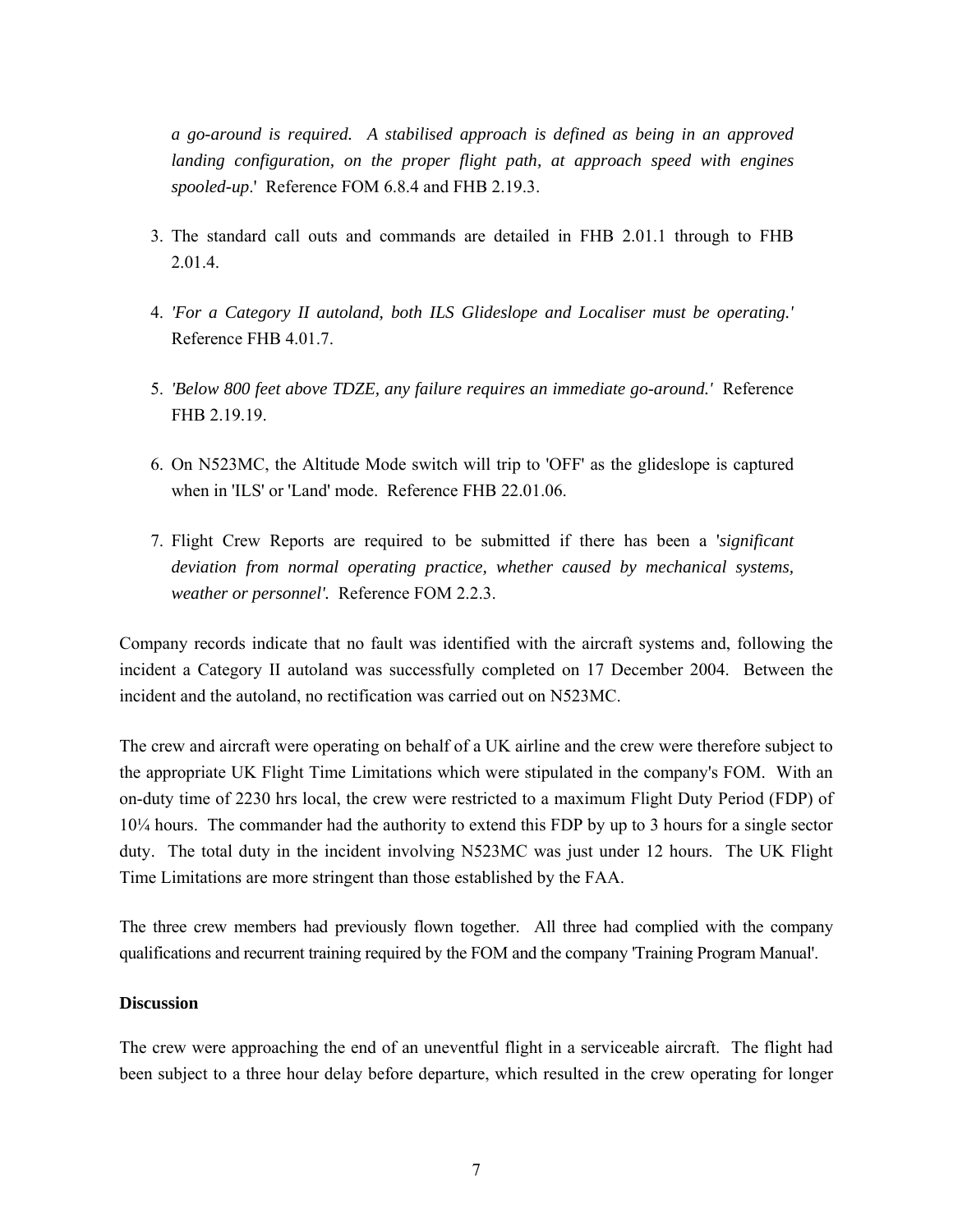than the normal maximum FDP. However, the extension was within the authority of the commander. Although the commander was tired, all the crew considered that they were operating normally.

As the handling pilot, the commander had decided that he would complete a practice Category II autoland. For an experienced crew, this would not be an unusual event and the approach was briefed, although not specifically covering individual duties. Additionally, the crew omitted to notify ATC that they would be carrying out an autoland. This omission had no effect on the incident as there were no aircraft or vehicles within the ILS protected area during the approach.

The initial approach was uneventful except that the final turn to intercept the localiser was late. This did not appear to be of concern to the crew and the controller's apology was readily accepted. During this final turn, the aircraft was cleared to descend from 3,000 to 2,000 feet and further with the ILS. During subsequent crew interviews, there appeared to be some confusion about the cleared altitude but, at the time the crew correctly acknowledged the clearance. At this point, the aircraft was configured with gear up and Flap 20 and the normal procedure would be for the handling pilot to select the cleared altitude and then 'ALT SEL' on the MCP. The commander recalled that he controlled the descent using vertical speed at 500 feet per minute. However, as indicated on Figure 1, the rate of descent was fairly constant at 1,570 feet per minute. Furthermore, there was no indication of any change in rate of descent as the aircraft approached its cleared altitude of 2,000 feet. This meant that the cleared altitude had either not been selected or had deselected early in the descent, possibly due to a technical unserviceability or at an apparent glideslope capture. After the incident, no faults were identified with the ground or aircraft systems. The lack of FDR and CVR information meant that this apparent anomaly could not be resolved. Nevertheless, the primary role of the crew was to monitor the aircraft manoeuvres to ensure that it remained on the required flight path. At about this time, the crew became aware of flags on the co-pilot's instruments indicating a failure to display the ILS. This appeared to be a trigger for all three crew members to start troubleshooting the problem. The result was that no-one was actively controlling or monitoring the aircraft. This was a clear breakdown in crew effectiveness. While the commander has overall responsibility for the safety of any flight, the other crew members also have a responsibility to ensure that safety is not compromised. Once the crew became distracted, the situation was reliant on safety back-up systems to recognise the potential danger.

It was the commander who first recognised the danger as the aircraft broke cloud at 900 feet altitude and he immediately resumed positive control of the aircraft. In addition to active crew monitoring, back-up systems, which may also have identified the potential danger, were aircraft systems (GPWS) and monitoring by ATC. ATC was evaluated to see what safeguards were in place. There was a requirement for the radar controller to monitor the altitude of the aircraft even after it had been transferred to 'Tower' and the controller omitted to carry out this task. Following the incident,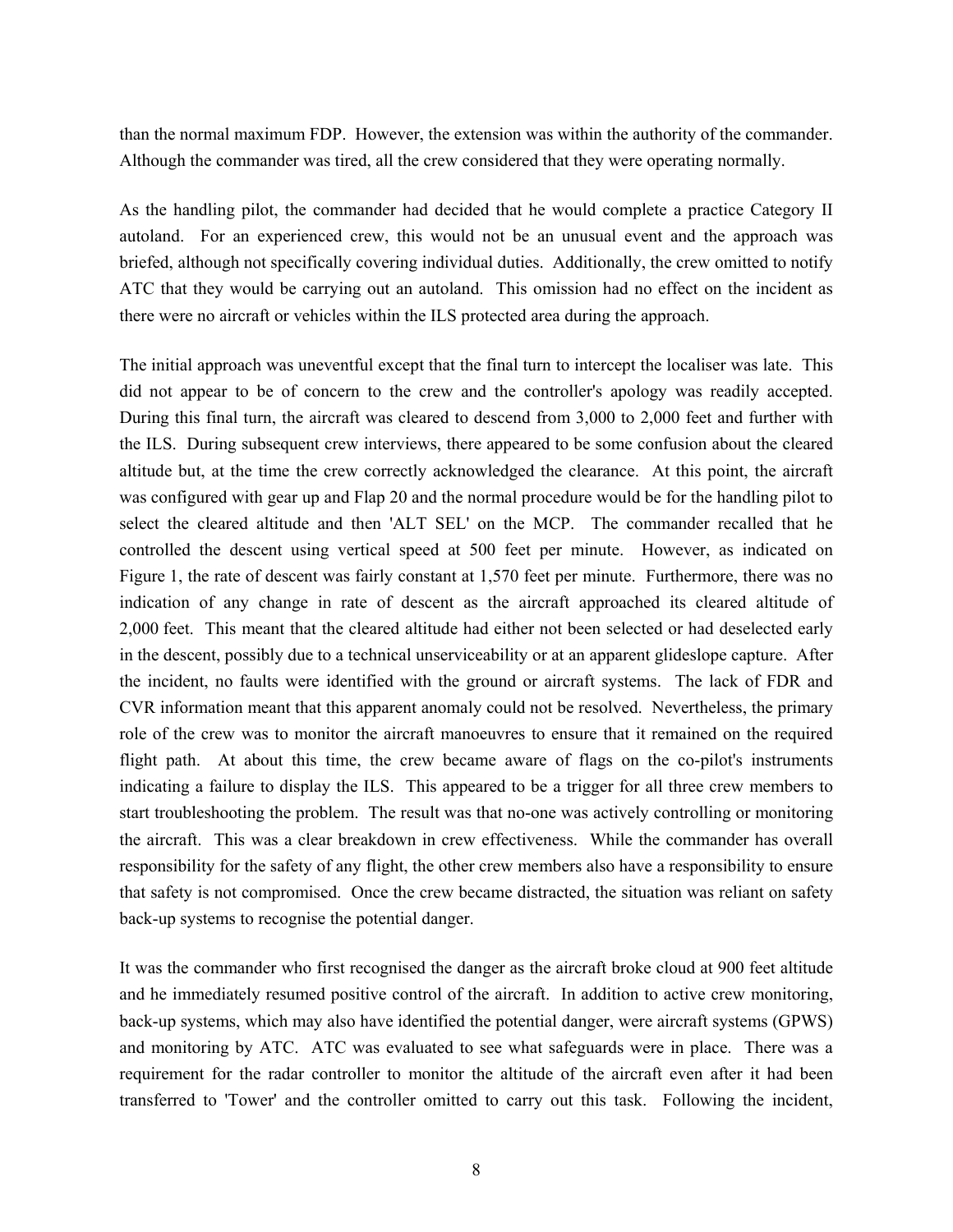London Control issued a Supplementary Instruction, SI 21/05 TC, which clarified the responsibilities of controllers with regard to radar monitoring of aircraft on ILS approaches. The 'Tower' controller had no specific requirement to monitor the altitude of aircraft on approach and her primary responsibilities were runway occupancy of both departing and landing aircraft

Following the recovery of the aircraft from the descent, the commander decided to continue his approach with the PAPIs in sight. In accordance with company regulations, the approach should have been discontinued since the aircraft was neither stabilised on approach nor configured for landing. The commander's decision was based on his visual acquisition of the PAPIs, and the unresolved instrument problem, which made him reluctant to climb back into cloud. The glideslope was captured at about three miles range and with normal landing configuration achieved, the commander made an uneventful landing.

Following such an incident, the crew had a clear duty to report it to their company. The commander decided not to do so but the other two crew members did report the incident but as individuals and in different ways. The result was that the reporting was late and the airport authority was not aware of the incident until it was brought to their attention by other means. The lack of reporting was another indication of a breakdown in crew effectiveness. The normal procedure should have been to discuss the incident as a crew and report the incident to the airport and to their company.

### **Subsequent company action**

Following notification of the incident, the aircraft operator instituted a full investigation in collaboration with the FAA and NTSB. Full assistance was provided to the AAIB.

The company procedures were clear and comprehensive, both in cockpit duties and for incident reporting. The investigation concluded that there was a serious breakdown in crew procedures during N523MC's approach to Stansted. Accordingly, the crew members undertook subsequent training with a human factor specialist, before further ground and simulator training. At the completion of this training, each crew member was to be evaluated before any return to normal duties.